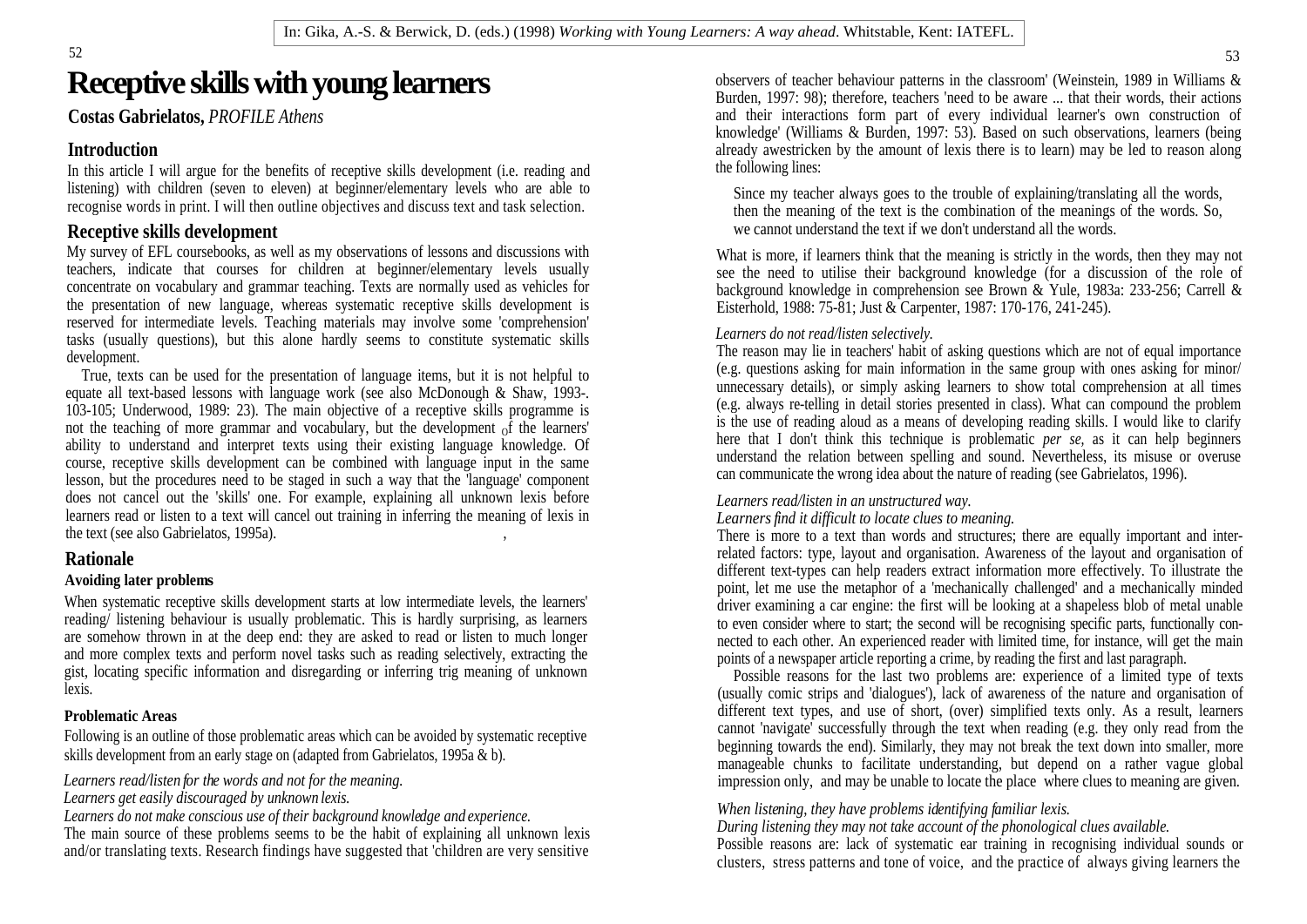text to read while listening (for examples of transcript-based work on listening, see Was them Gabrielatos, 1995b, 1996).

## **Grammar, vocabulary and pronunciation**

Receptive skills training brings additional benefits. If learners are not intimidated by<br>
unknown lexis and know how to find their way in a text, then discovery techniques (i.e.<br>
Learners should be able to use their knowle unknown lexis, and know how to find their way in a text, then discovery techniques (i.e.<br>when the teacher provides learners with language data' and guides them to discover the  $\&$  Yule, 1983a: 35-46) to understand the tex when the teacher provides learners with language 'data' and guides them to discover the<br>
"rule" will be more successful and as a result grammar and vocabulary learning will be available clues (title, visuals, key lexis etc 'rule') will be more successful and as a result grammar and vocabulary learning will be enhanced (see also Devine, 1988: 269-270). Similarly, awareness of features of connected speech, and ability to identify words in the stream of speech will help learners improve their pronunciation.

It would be wise to avoid over-reliance on influential theories about the abilities and limitations – identify possible sources of the text (magazine, newspaper, encyclopedia etc.) of children in different age groups. Such practice can result in the formation of rigid  $-$  understand some types of organisation (time order, order of importance, from general to  $$ the effectiveness of teaching. Relevant to our discussion is Piaget's theory of specific stages<br>of intellectual development (Gross, 1996: 629-640; McNally, 1977: 12-55), which has been<br>sections criticised for limitations regarding methodology, clarity and applicability (see for example Gross, 1996: 640-641; Shorrocks, 1991: 263-265; Williams & Burden, 1997: 22-24).

Experimental evidence indicates that 'children may not have radically different capacities from those of adults and in some ways, when they have appropriate experience, their performance can be superior'.(Shorrocks, 1991: 268). An example is the ease with recognise and distinguish<br>which some children understand computer operation which baffles quite a few adults It long and short vowels) which some children understand computer operation, which baffles quite a few adults. It seems more effective then to examine the abilities of each learner individually. A matter of the second of the series of the learners' limited language knowledge is not mistaken for the elements central importance is that the learners' limited language knowledge is not mistaken for equally limited cognitive abilities (Eysenck & Keane, 1995: 362; see also Holt, 1982: 189). 189). (See also Brown, 1990: 59-60, 161-163).

Fortunately, there seem to be some non-controversial characteristics which are relevant<br>to our discussion (Brewster, 1991: 6-8; Scott & Ytreberg, 1990: 1-5; Williams, 1991:<br>207-210): Learners should be able to:

- Children can justify choices and opinions
- They need to be supported in their understanding of the propositional content of a
- Their attention span is limited. Therefore, tasks should be short, varied, motivating and interesting, and should offer 'concrete perceptual support' (Brewster, 1991: 6) **Text selection**

It would be helpful to keep in mind that 'training does produce improvement in perfor mance which can be considerable, long-lasting and pervasive' (Meadows, 1988 in Gross, 1996: 641). Research suggests that 'even quite high level thinking and cognitive skills can  $1997: 22-24$ ).

During the first stages of receptive skills development the learners' reading/listening 1988: 49). ability may initially deteriorate instead of improving; this does not necessarily indicate a<br>problem with the method. A study on children's problem-solving (reported in Shorrocks, It would 1991: 269) showed an initial decline of performance before final improvement. The decline

54 was attributed to the children's experimenting with new strategies before finally mastering them.

## **Objectives**

## **Identifying and using elements of** *context*

Learners should be able to use their knowledge of context (see Biber, 1988: 28-33; Brown<br>& Yule, 1983a: 35-46) to understand the text. In addition they should be able to use<br>available clues (title, visuals, key lexis etc.)

## **Identifying elements of** *text*

Learners should be able to:

- **Characteristics of young learners** encyclopedic entry, article, radio news, etc.) – recognise different text-types relevant to their experience (story, letter, advertisement,
	-
- preconceptions, which may not reflect the group of learners at hand; this in turn will limit specific etc.), as well as the way this organisation is realised in the division of texts into specific etc.), as well as the way sections and the sections of the sections of the sections of the sections of the sections of the sections of the sections of  $\mathcal{L}$ 
	- understand the function of basic discourse markers *(and, or, but, [hen,* etc.)

## **Identifying and using** *phonological clues*

Learners should be able to:

- recognise and distinguish between sounds which may sound similar to them (e.g. between long and short vowels)
- be aware of the importance of stress for meaning and listen mainly for the stressed elements and the set of the set of the set of the set of the set of the set of the set of the set of the set of the set of the set of the set of the set of the set of the set of the set of the set of the set of the set of
- be aware of and recognise the meaning carried by tone of voice ,

## **Identifying elements of** *content*

Learners should be able to:

- understand main ideas and facts
- identify specific information, stated explicitly and located in one place in the text
- message by moving from the concrete to the abstract example abstract  $\sim$  recognise feelings (e.g. happiness, anger) and clear attitude (e.g. friendliness, hostility) using phonological/lexical clues

## **Text selection**

1996: 641). Research suggests that 'even quite high level thinking and cognitive skills can be taught (Shorrocks, 1991: 268; see also Gross, 1996: 640-641; Williams & Burden, level of the task (see Nunan, 1989: 141-143, 19 Texts which seem linguistically complex or long should not necessarily be rejected for use with low levels; the teacher can determine the difficulty of the lesson by manipulating the level of the task (see Nunan, 1989: 141-143, 196-198, 200-201). What is more, learners can cope better with a complex text if the topic is familiar to them (Anderson & Lynch, 1988: 49).

## **Length**

problem with the method. A study on children's problem-solving (reported in Shorrocks, It would be beneficial if texts were longer than the ones used to present new language. Successfully tackling longer texts will boost the learners' confidence.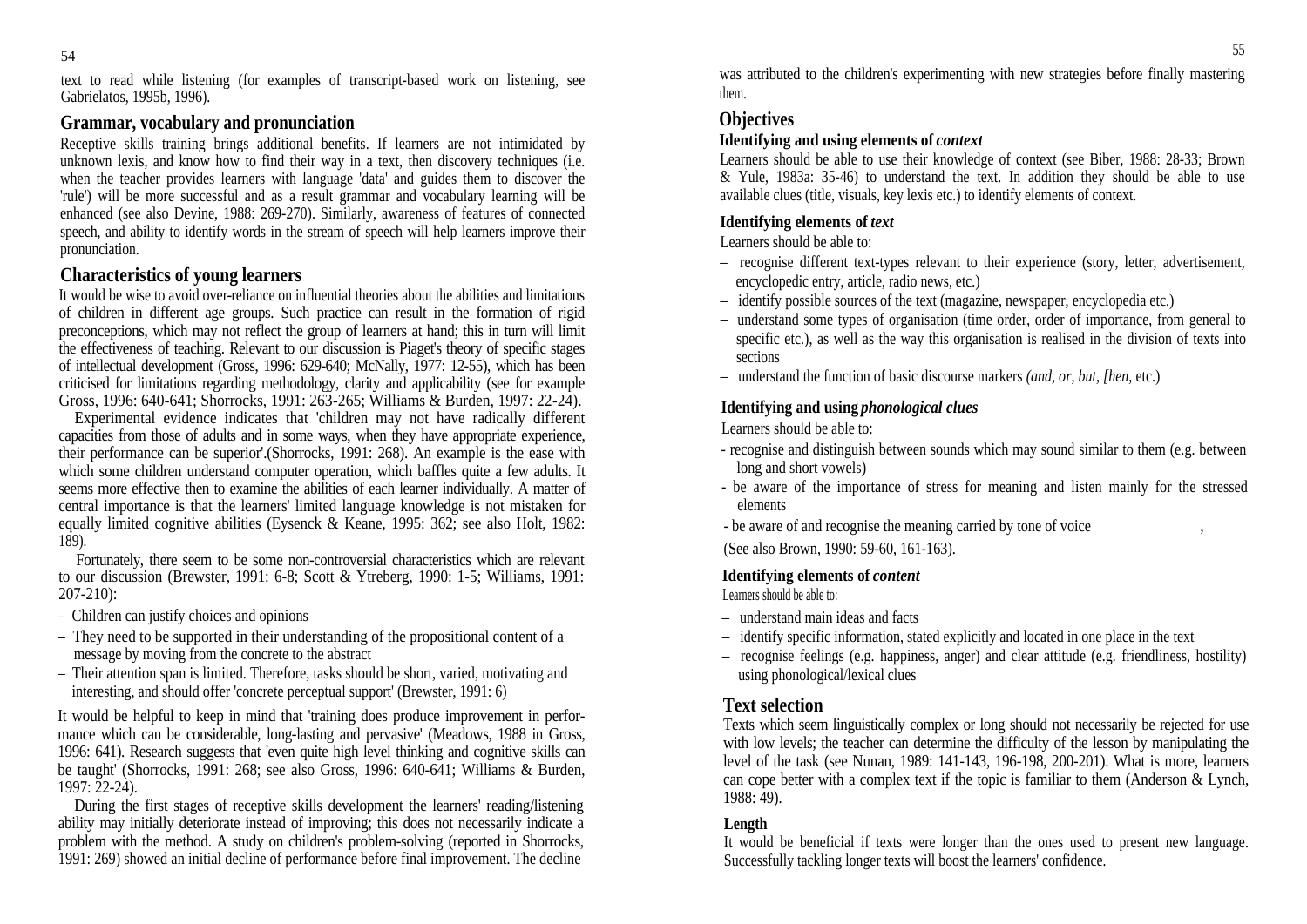### **Language and organisation**

In order to present appropriate challenge, texts need to be more complex than 'presentation' ones in terms of language, speed of delivery, phonological features and organisation. Texts for native speakers of the same age may be too demanding, but at least simplified pedagogical texts should try to simulate them (for a discussion see Davies, 1988; Parker & Parker, 1991; Wallace, 1992; 76-81; Widdowson, 1978; 88-93). What is more, Parker & Parker, 1991; Wallace, 1992: 76-81; Widdowson, 1978: 88-93). What is more,<br>the learners' low linguistic level can be compensated by the use of strategies (for a number of small text strategies and information abo discussion on the interaction between language competence and reading ability, see<br>discussion on the interaction between language competence and reading ability, see<br>Alderson 1094 Clerks 1099, Davine 1099, Ecksy 1099, Und Alderson, 1984; Clarke, 1988; Devine, 1988; Eskey, 1988; Hudson, 1988).

### Layout

Apart from the obvious fact that texts need to be relevant to the learners' age and interests there are other factors to consider:<br> **CRID B** 

- Content may be familiar so that learners can feel secure and utilise their background knowledge.
- Texts may offer new facts to learn; a process which simulates children's real-life experience.
- Content may be striking and/or fun to create interest and motivation.

## **Task types**

These tasks types help learners approach texts actively. Learners:

- 
- 

### **Responding to open-ended questions**

It is important that the question cannot be answered without real comprehension (e.g. merely through use of grammar/syntax).

### *Questions asking for facts*

- $\epsilon$  Oral answer. According to the competence of individual learners the answer may be a<br>  $\epsilon$  Mey-lexis recognition sentence/phrase, key lexis, or even an LI response.
- 
- 

- 
- Learners' use of facial expressions/gestures. :
- Learners' choice of teacher's alternative facial expressions/gestures.

### **Filling in grids**

Learners complete grids with information about:

- $-$  people, animals, places or objects mentioned in the text(s)
- facts or feelings regarding characters involved in a story

Grids can be used flexibly to cater for mixed ability classes. Let us take the example of a challenging as it requires a linguistic response; Grid B is less challenging as learners respond with only  $\blacktriangleright$  or  $\blacktriangleright$ .

**GRID A**

| It is important that texts mimic the layout of real-life text types and are accompanied by<br>visual materials (see Anderson & Lynch, 1988: 58; Brown & Yule, 1983b: 85-86). | COLOUR(S) | FOOD ETC. |
|------------------------------------------------------------------------------------------------------------------------------------------------------------------------------|-----------|-----------|
| Authentic-looking layout will help learners recognise different text types, and visuals will<br>provide clear and helpful contextual support.                                |           |           |
| Content                                                                                                                                                                      |           |           |
| Apart from the obvious fact that texts need to be relevant to the learners' age and interests                                                                                |           |           |

**G R I D B**

| $-$ Content may be familiar so that learners can feel secure and utilise their background |              |      |                |                  |  |
|-------------------------------------------------------------------------------------------|--------------|------|----------------|------------------|--|
| knowledge                                                                                 | COLOUR ETC.  |      |                |                  |  |
| - Texts may offer new facts to learn; a process which simulates children's real-life      | <b>BROWN</b> | M/HI | $\overline{M}$ | <b>GREY ETC.</b> |  |
| experience<br>- Content may be striking and/or fun to create interest and motivation.     |              |      |                |                  |  |
|                                                                                           |              |      |                |                  |  |
| <b>Task types</b><br>Creating expectations                                                |              |      |                |                  |  |

### **Following instructions**

– predict elements of context/content by using visuals, title, key lexis **Following instructions**<br>
– predict the continuation of a story. Learners use the instructions or clues offered in the text to:

- make a simple object (e.g. a paper hat)
- draw a shape, object, route on a map etc.
- add missing elements in a given picture
- solve a mathematical problem or a logic quiz (Phillips, 1993: 54-56).

### **Key-lexis recognition**

This type of task aims to reinforce selective reading/listening:

- Underline the answer in the text.  $\blacksquare$  Learners are asked to indicate the lexical items they think are more important by – Identify the section where clues can be found. underlining when reading, or tapping on their desks when listening (see also *A note on feedback]*
- *Questions asking for feelings/attitude* The teacher tells a short story in which some of the original key words have been Loweshons asking for feelings antibale tells a short story in which some of the original key words have been  $-$  Oral answer (key lexis or L1). words (adapted from Brewster, 1991: 168).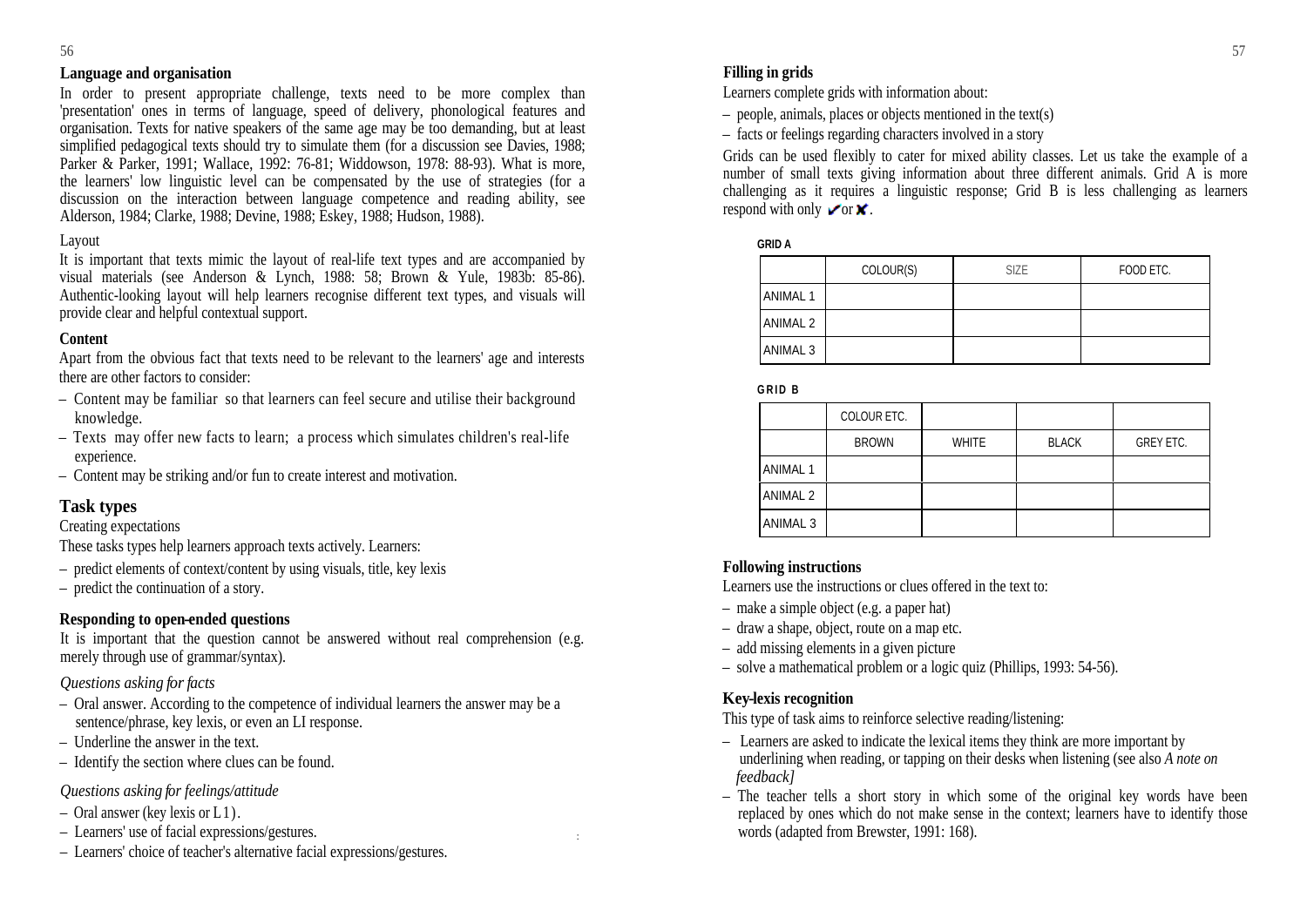Here learners are not asked to respond using language or gestures, but to select among given the learners are not common task types are *Multiple choice*. *True/false* and *Odd one out* specific parts. options. The most common task types are *Multiple choice, True/false* and *Odd one out.*  Difficulty can be manipulated by changing the number of options given. It is important that the incorrect options are not distracting, and that the choice of the correct option clearly indicates comprehension, or hints at the nature of the learners' problems. (For a general

- 
- visuals depicting shapes, objects, animals, people, facts, feelings, attitude
- alternative titles, text-types, sources of texts, or contextual elements
- 

Learners are given one or more texts and asked to match:

- 
- 
- 
- 
- 

## **Re-ordering and sequencing**

given:  $\Box$  and  $\Box$  and  $\Box$  and  $\Box$  and  $\Box$  and  $\Box$  and  $\Box$  and  $\Box$  and  $\Box$  and  $\Box$  and  $\Box$  and  $\Box$  and  $\Box$  and  $\Box$  and  $\Box$  and  $\Box$  and  $\Box$  and  $\Box$  and  $\Box$  and  $\Box$  and  $\Box$  and  $\Box$  and  $\Box$  and  $\Box$  an

- 
- visuals depicting a story to put in order before and/or while reading or listening to the

*Elements of content/context:* learners are helped to read/listen selectively.

– Learners count the people, animals, objects or places mentioned. Brown

*Phonological aspects-,* learners see that words are not always pronounced clearly and that Brumfit C, J Moon & R Tongue (1991) *Teaching English to children* Collins ELT they are usually 'squashed' into each other (adapted from Ur, 1984: 42-43).<br>Carrell P L & J C Eisterhold (1988) Schema theory and ESL reading pedagogy. In P L Carrell et al.

- 
- Stop the tape and ask learners to repeat the last phrase. First ask for the phrase in 'ideal'

- **Choosing** *Teacher as cassette recorder* (adapted from Phillips, 1993: 34-35 ): learners can ask the teacher to 'stop', 'rewind' or 'fast forward' so that they gain time to think, or listen again to specific parts.
	- *Tapping:* learners tap their pens on the desk when they hear the information needed or helpful clues; the tape is stopped and learners discuss clues and strategies. In case of disagreement the problematic section can be repeated.

discussion and examples see Nuttall, 1996: 194-200.) Options can be: Such techniques do not only hand the control over to the learners, but also give the teacher – sentences, phrases or lexis expressing facts or feelings/attitude<br>helpful insights into the learners' abilities and problems (see also Underwood, 1989: 17).

– words exemplifying different sounds or stress patterns. during ear training the objective is accurate perception of sounds, stress and intonation, not **Matching** is their production. There may be cases when even LI responses are deemed acceptable. Only – ingredients to recipes (Phillips, 1993: 60-62) perform the abstractions needed in order to draw conclusions. In order to become aware of – feelings/attitude to characters and adopt/develop appropriate strategies learners need 'tangible' clues and guidance. The – objects/animals to their owners etc. main objective of feedback is elicitation of the source of problems, as well as the strategies – texts to text-types used, and then provision of guidance in the form of tips and examples (see also Rost, – words in the text to other given words, according to specific sounds (ear training). 1990: 153-156; Shorrocks, 1991: 270-272; Williams & Burden, 1997: 49-51 & 73). Since the main aim of reading/listening lessons is skills development (not language) input/practice), learner responses which demonstrate comprehension and use of effective strategies should be considered satisfactory even if they are not accurate. For example, providing the correct 'answer' for them will not be of much help to learners. It would be unreasonable to expect that learners (of any age) will automatically pinpoint problems and used, and then provision of guidance in the form of tips and examples (see also Rost, 1990: 153-156; Shorrocks, 1991: 270-272; Williams & Burden, 1997: 49-51 & 73).

## **References**

This type is suited to raising and/or checking awareness of text organisation. Learners can be <br>
In J C Alderson & A H Urquhart<br>
In J C Alderson & A H Urquhart Alderson J C (1984) Reading in a foreign language: A reading problem or a language problem?<br>In J C Alderson & A H Urquhart

– jumbled sentences/paragraphs to create a text<br>
anderson A & T Lynch (1988) *Listening* Oxford: Oxford University Press. Alderson <sup>J</sup> <sup>C</sup> & <sup>A</sup> <sup>H</sup> Urquhart (Eds.) (1984) *Reading in <sup>a</sup> foreign language* Harlow: Longman Anderson A & T Lynch (1988) *Listening* Oxford: Oxford University Press.

Biber D (1988) *Variation across speech and writing* Cambridge: Cambridge University Press

story. Brewster J (1991) Listening and the young learner. In C Brumfit et al. Collins ELT

**Counting and repeating** Brown G (1990) (2nd ed.) *Listening to spoken English* Longman

Brown G & G Yule (1983a) *Discourse analysis* Cambridge: Cambridge University Press Brown G & G Yule (1983b) *Teaching the spoken language* Cambridge: Cambridge University Press and the contract of the contract of the contract of the contract of the contract of the contract of the contract of the contract of the contract of the contract of the contract of the contract of the contract of the

derell P L & J C Eisterhold (1988) Schema theory and ESL reading pedagogy. In P L Carrell et al.<br>- Play (or say) a short phrase and ask learners to count how many words they have heard.<br>- Play (or say) a short phrase and a *reading* Cambridge: Cambridge University Press

form (i.e. pronounced very clearly), then ask them to repeat it as it was pronounced by the Clarke M A (1988) The short circuit hypothesis of ESL reading - or when language competence speaker. interferes with reading performance. In P L Carrell et al.

**A note on feedback** HUrauhart HURUNARTHOOD, Simple, Simple, Simple, Simple, Simple, Max is and States and States and States and States and States and States and States and States and States and States and States and State Davies A (1988) Simple, simplified, and simplification: what is authentic? In J C Alderson & A H Urquhart

During feedback there needs to be constant reference to the text. This may seem difficult Devine J (1988) The relationship between general language competence and second language with listening texts, but there are techniq Devine J (1988) The relationship between general language competence and second language reading proficiency: Implications for teaching. In P L Carrell et al.

Eskey D E (1988) Holding in the bottom: An interactive approach to the language problems of second language readers. In P L Carrell et al.